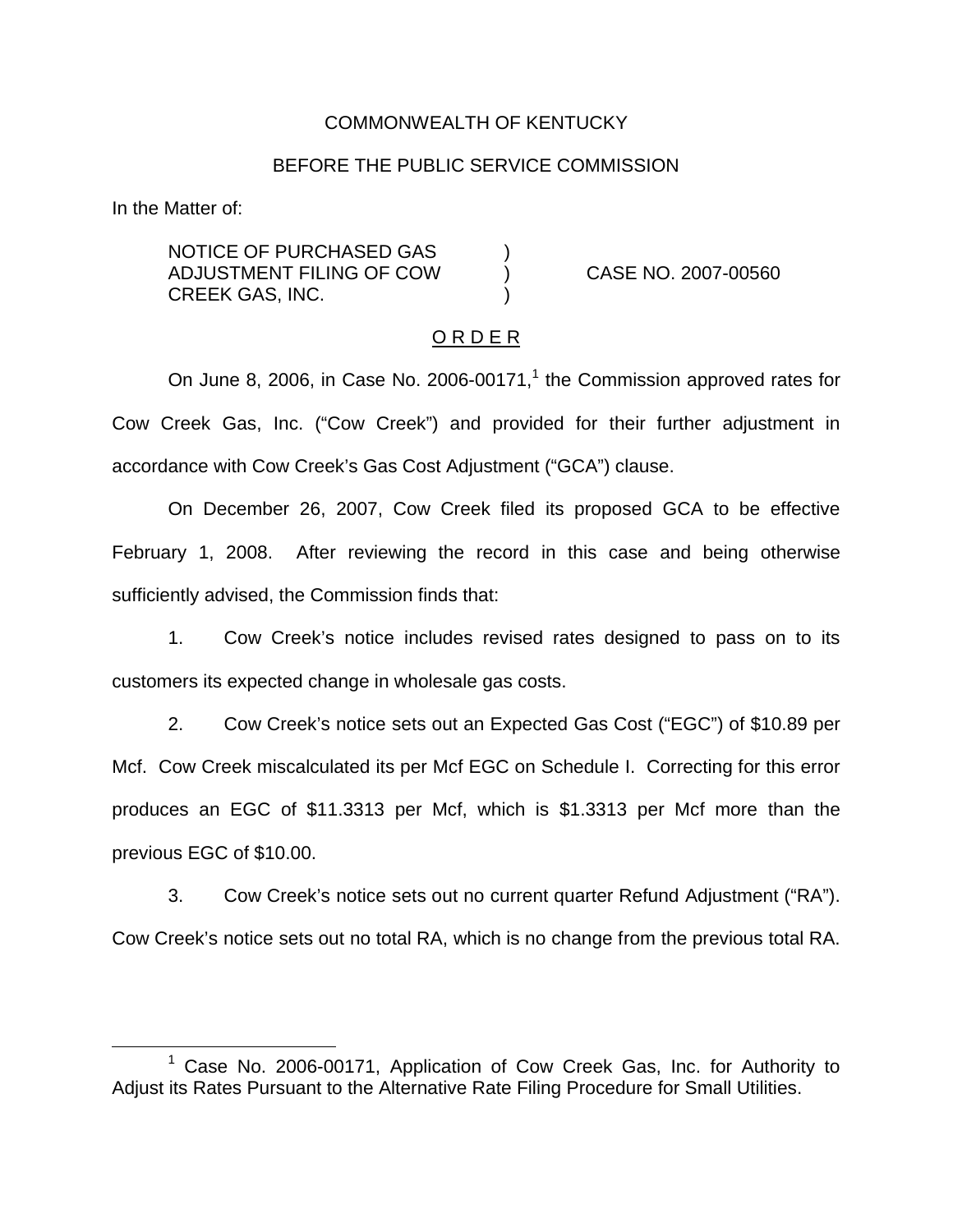4. Cow Creek's notice sets out no current quarter Actual Adjustment ("AA"). Cow Creek's total AA is \$0 per Mcf, which is no change from the previous total AA.

5. Cow Creek's notice sets out no Balance Adjustment ("BA"). Cow Creek's notice sets out no total BA, which is no change from the previous BA.

6. Cow Creek's GCA is \$11.3313 per Mcf, which is \$1.3313 per Mcf more than the previous GCA of \$10.00.

7. The rates in the Appendix to this Order are fair, just, and reasonable, and should be approved for final meter readings by Cow Creek on and after February 1, 2008.

IT IS THEREFORE ORDERED that:

1. Cow Creek's proposed rates are denied.

2. The rates in the Appendix to this Order are approved for final meter readings on and after February 1, 2008.

3. Within 20 days of the date of this Order, Cow Creek shall file with this Commission its revised tariffs setting out the rates authorized herein.

Done at Frankfort, Kentucky, this 31<sup>st</sup> day of January, 2008.

By the Commission

ATTEST:

Executive Director